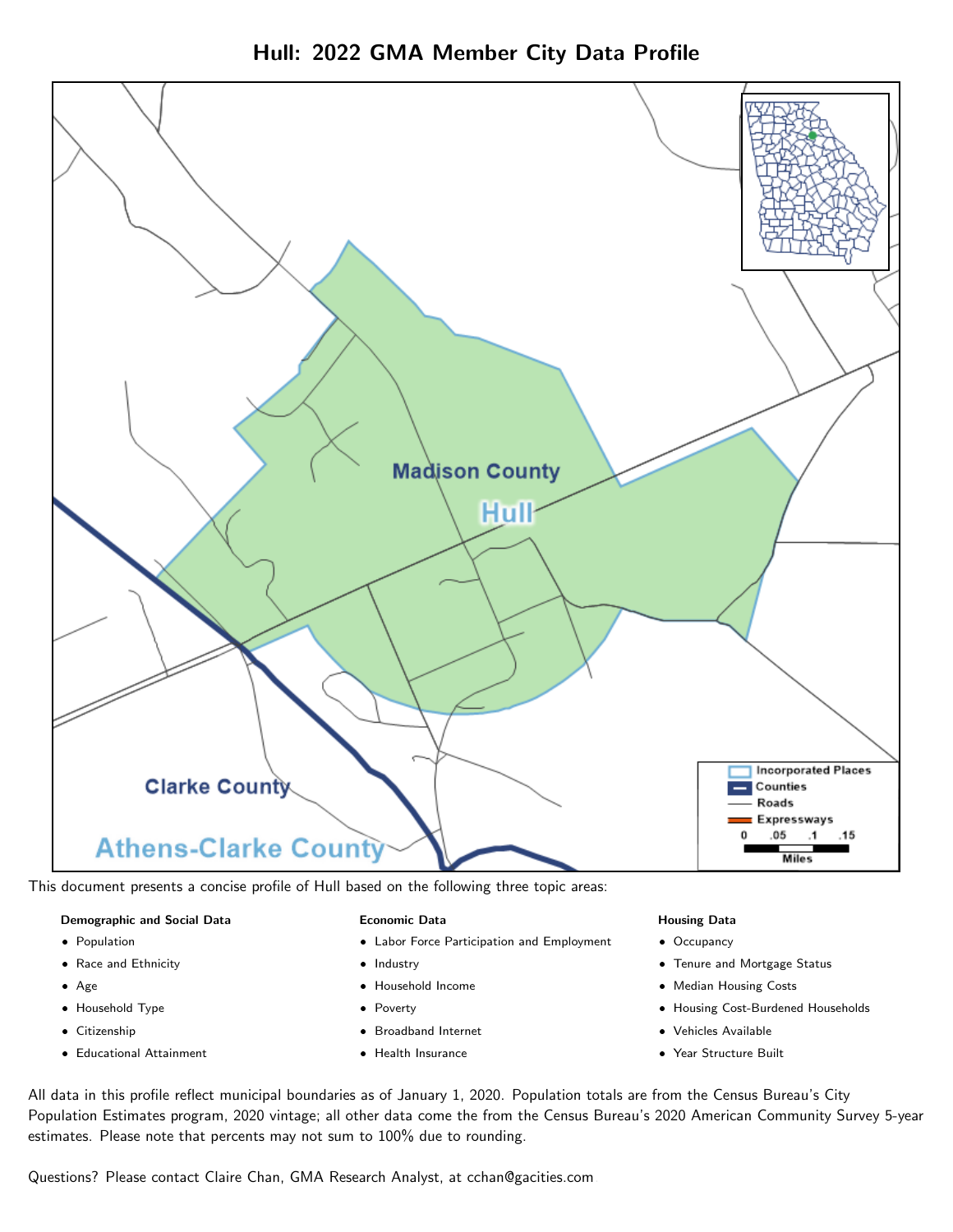# Hull: Demographic and Social





**Citizenship** 

# Native Born 100%

Race and Ethnicity



Source: U.S. Census Bureau, City Population Estimates, 2020 vintage Source: American Community Survey, 2020 5-year estimates, table B03002



Source: American Community Survey, 2020 5-year estimates, table B01001 Source: American Community Survey, 2020 5-year estimates, table B11001

#### Educational Attainment



Source: American Community Survey, 2020 5-year estimates, table B05002 Source: American Community Survey, 2020 5-year estimates, table B15002

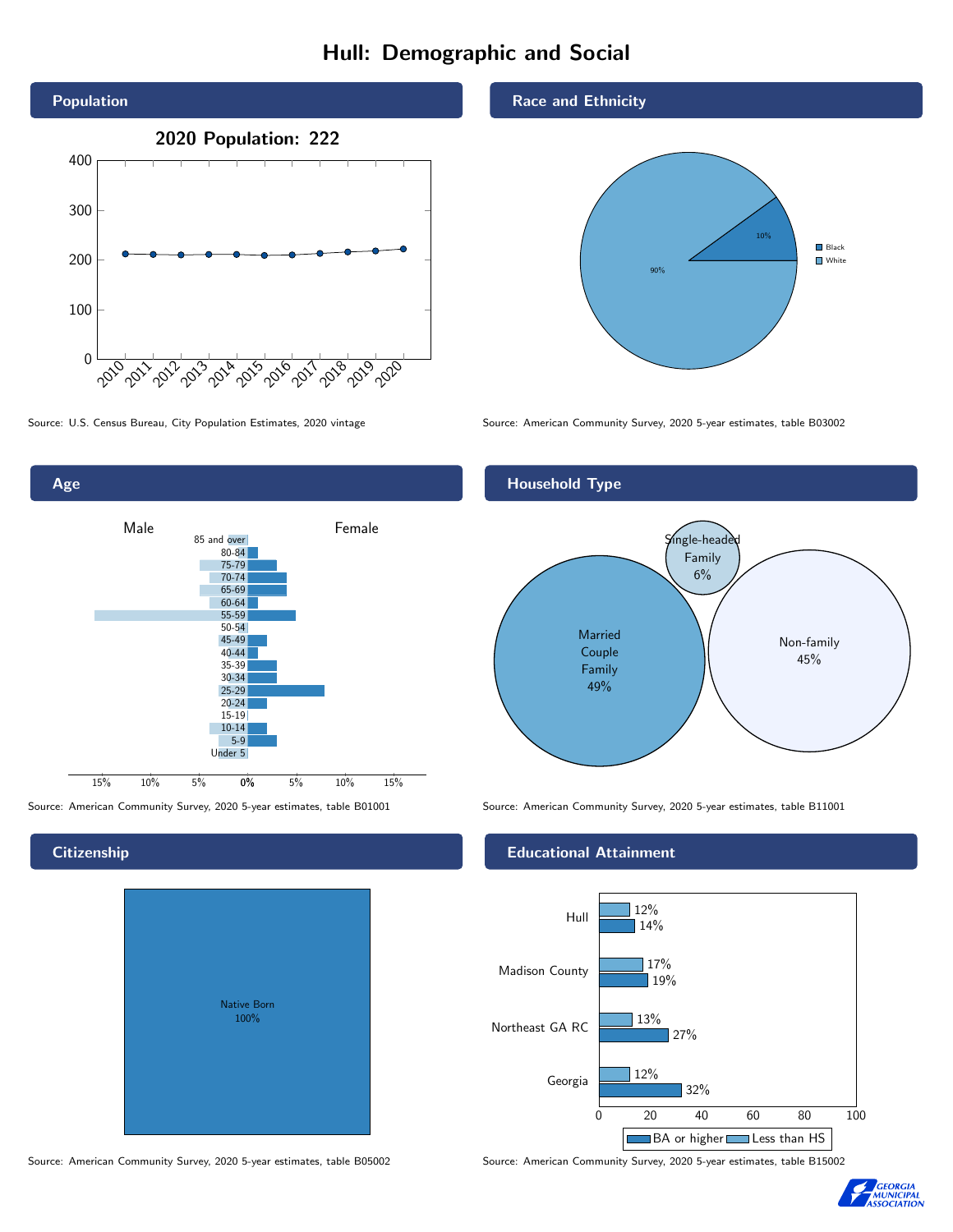# Hull: Economic



Source: American Community Survey, 2020 5-year estimates, table B23001 Note: Unemployment rate is based upon the civilian labor force.

#### Industry

| Agriculture, forestry, fishing and hunting, and mining      | 5%    |
|-------------------------------------------------------------|-------|
| Construction                                                | $0\%$ |
| Manufacturing                                               | 12%   |
| <b>Wholesale Trade</b>                                      | $0\%$ |
| Retail Trade                                                | 7%    |
| Transportation and warehousing, and utilities               | 14%   |
| Information                                                 | $0\%$ |
| Finance and insurance, real estate, rental, leasing         | $0\%$ |
| Professional, scientific, mgt, administrative, waste mgt    | 14%   |
| Educational services, and health care and social assistance | 29%   |
| Arts, entertainment, recreation, accommodation, food        | 7%    |
| service                                                     |       |
| Other services, except public administration                | 12%   |
| Public administration                                       | $0\%$ |

Source: American Community Survey, 2020 5-year estimates, table C24030



Source: American Community Survey, 2020 5-year estimates, tables B19013 and B19025 Source: American Community Survey, 2020 5-year estimates, table B17010



Poverty



### **Health Insurance**



Source: American Community Survey, 2020 5-year estimates, table B28002 Source: American Community Survey, 2020 5-year estimates, table B18135